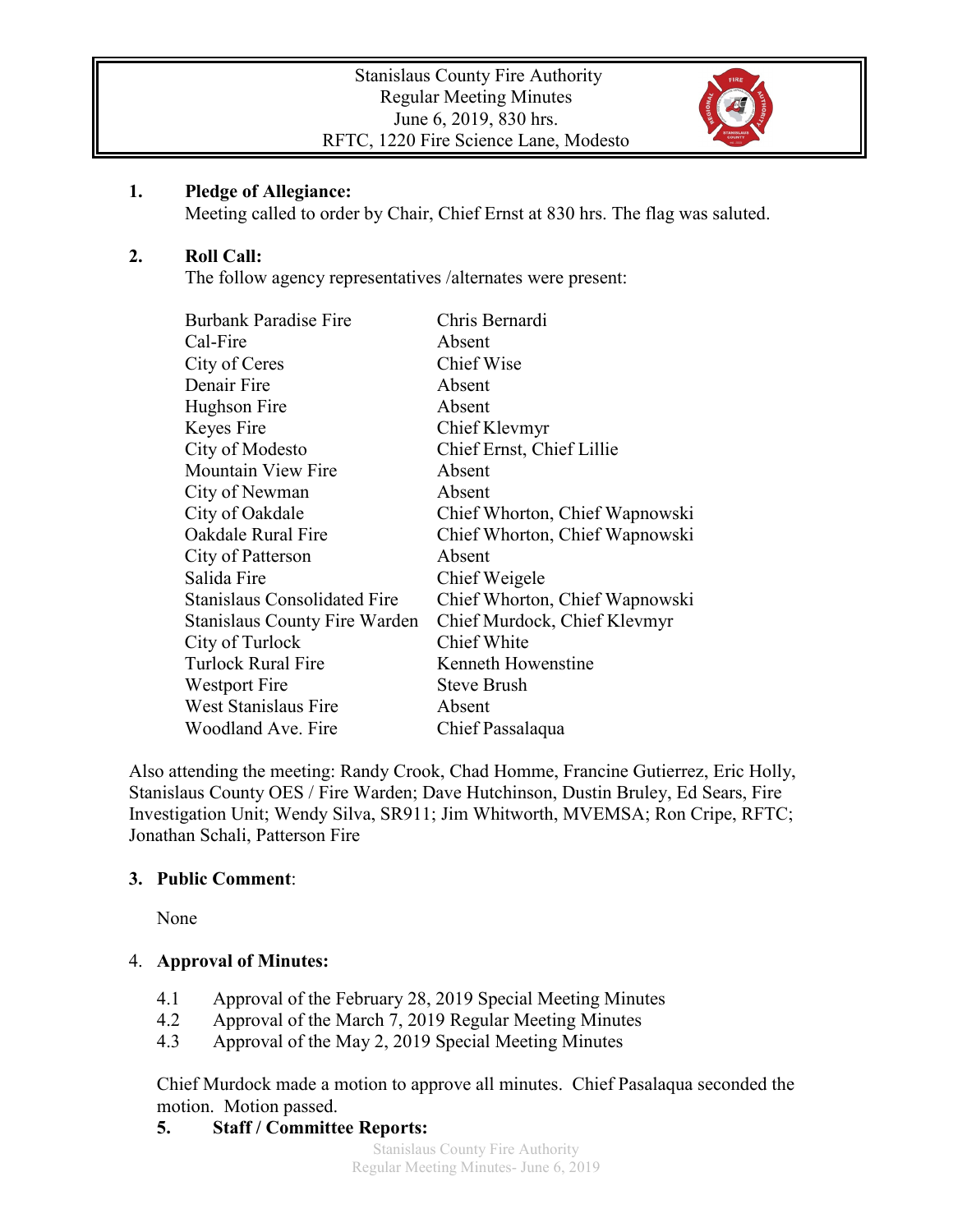# **5.1 Fire Investigation Report**

# **NFPA Technical Committee Report**

Dustin Brumley reported a total of 129 investigations during the reporting period of February-April 2019; 84 structure fires, 24 vehicle fires, 2 vegetation fires, and 19 trash/dumpster/other. The total Modesto Fire Department investigations  $-52$ ; County agencies  $-77$ . A summary report was included in the agenda packet and a full break down report was emailed to Chiefs prior to today's meeting. David Hutchinson will give the NFPA Technical Committee report at a later date.

# **5.2 Fire Prevention Report**

Fire Marshal Randy Crook reported that school inspections have been completed and hotels/motels will be finished by end of summer. Fireworks season is here. A Safety Operators class will be held June 12 at the RFTC. There are 41 firework booth applications and inspections will be done June 28, 29, July 1, 2, and 3. There are 4 public firework displays scheduled. Festival permits are also being received for Woodward and Modesto Reservoirs. FPB is receiving many vegetation complaints and following up as received. The are also doing wrecking yard and pallet yard clean ups. Code adoption will be this year. Tesla has provided a training video for fire departments on how to cut through the new solar roofs. In the new 2020 building code, solar roofs will be mandated on some homes. Randy will send the video out to all fire agencies. A full report by district was included in the agenda packet.

## **5.3 Fire Communication Report**

Chad Homme reported on CAD / MDC that Windows 7 will no longer be supported as of January 14, 2020. Windows 10 is the product users are being directed towards. Devices currently being used in Stanislaus County run Windows 7 and it is suggested the units be replaced. The online radio streaming of Stanislaus County Fire channels on Broadcastify is online. If you plan to purchase new or used radios or devices, be sure to check in with Chad first to make sure they are compatible with our system. A full report was included in the agenda packet and a copy provided at the meeting.

### **5.4 Fire Training Report**

Chief Holly reported the S-219 class starts Monday and there is a long wait list. The S-290 class had a big dropout rate. This cannot keep occurring. A report from Ron Cripe on activity at the RFTC was included in the agenda packet.

# **5.5 Administration & Support Report**

Included in the powerpoint presentation under 6.1

### **5.6 Business Plan Committee Report**

Included in the powerpoint presentation under 6.1

### **6. Agenda Items:**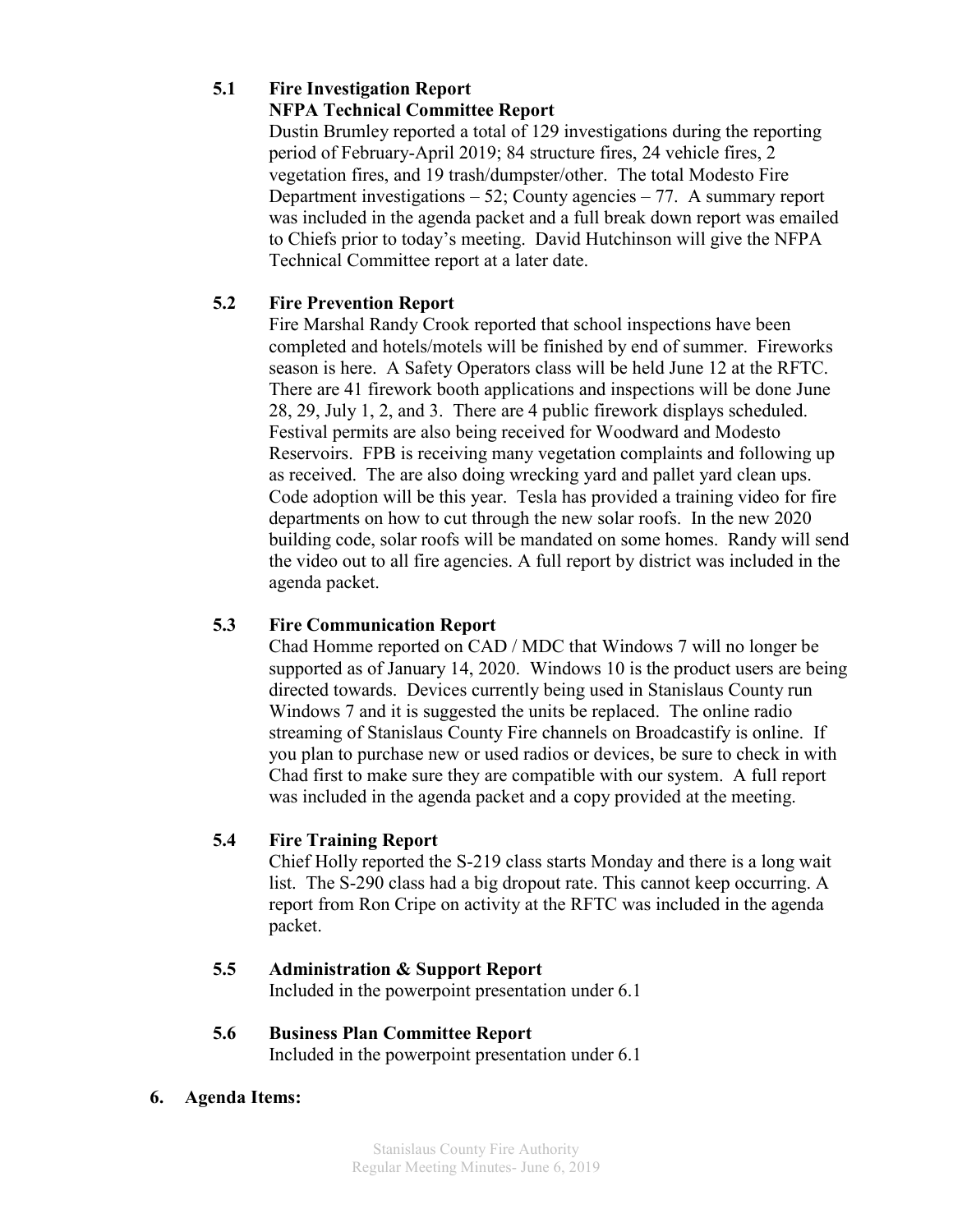### **6.1 Approval to Recommend the Fiscal Year 2019/2020 Final Fire Authority Business Plan to the Stanislaus County Board of Supervisors**

Chief Murdock presented a power point presentation. Chief Murdock made a motion to approve. Chief Whorton seconded the motion. Motion passed. Keyes abstained from the vote.

### **6.2 Approval to Recommend the Fund Balance Use Plan for Fiscal Year 2019/2020 to the Stanislaus County Board of Supervisors**

Chief Weigele made a motion to approve. Chief Passalaqua seconded the motion. Motion passed. Keyes abstained from the vote.

### **6.3 Election of Officers for FY 2019/2020 - Chairman, Vice-Chairman, Clerk/Secretary**

Officers elected: Chair – Chief Murdock Vice Chair – Chief Weigele Clerk/Secretary – Chief Klevmyr

## **6.4 Approval of Members to the FY 2020/2021 Business Plan Committee as Appointed by the Chairman**

Business Plan Committee Members Appointed are: Richard Murdock Francine Gutierrez Chief Ernst Chief Bowen Chief Klevmyr Chief Passalaqua Chief Wapnowski Chief Tietjen

## **6.5 Approval to Create a Standing Fire Investigation Unit (FIU) Sub-Committee and Approval of FY 2019/2020 Members as Appointed by the Chairman**

Chief Passalaqua made a motion to create a standing FIU Sub-Committee. Chief Ernst seconded the motion. Motion passed.

FIU Sub-Committee Members Appointed are: Ceres – Chief Wise Salida – Pat Burns Burbank Paradise FIU – Dave Hutchinson Fire Warden – Richard Murdock Finance – Francine Gutierrez